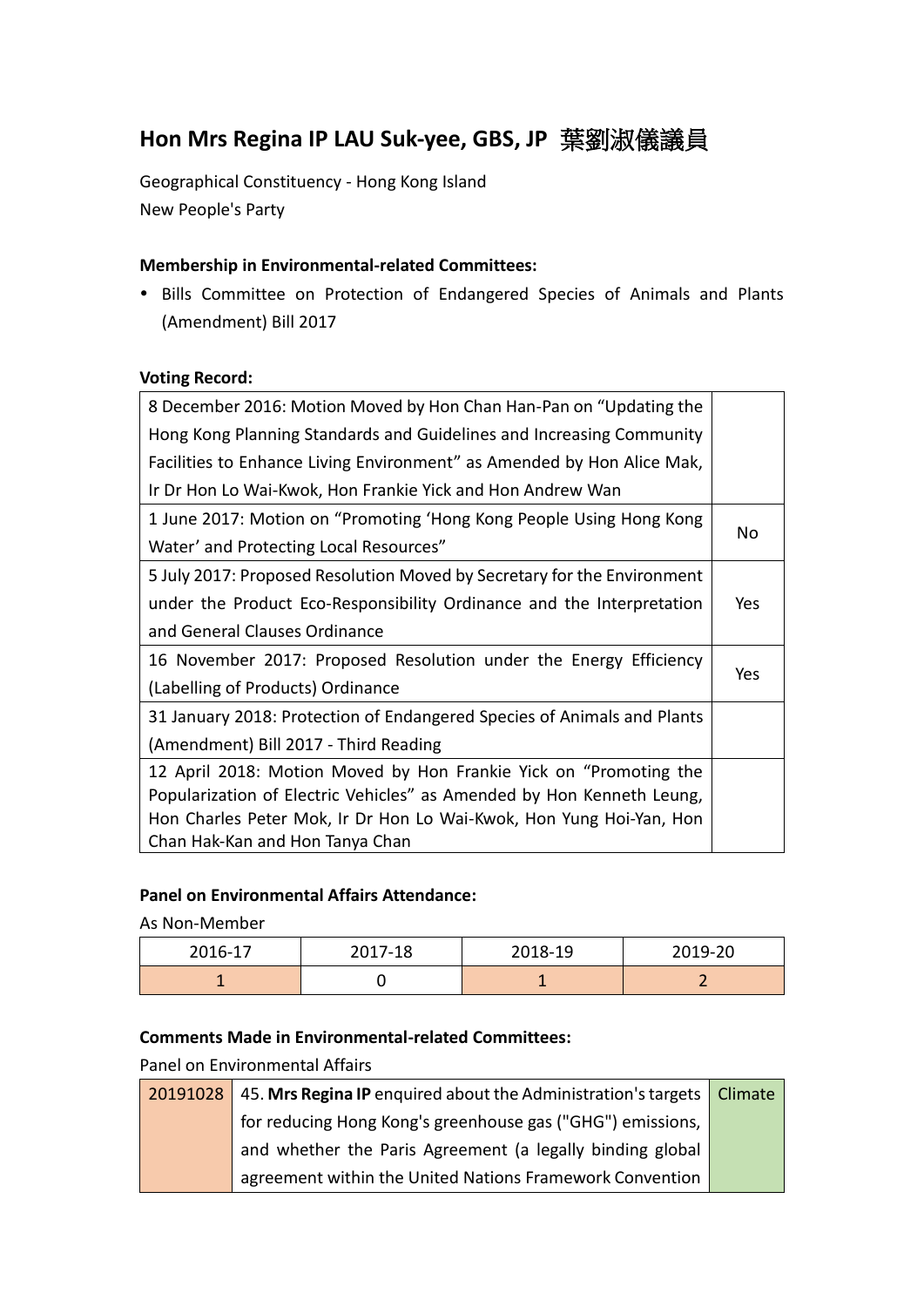| on Climate Change for dealing with GHG emissions with a           |         |
|-------------------------------------------------------------------|---------|
| view to containing global temperature rise), had set any          |         |
| target for the development of RE that was binding on Hong         |         |
| Kong.                                                             |         |
| 20191028 47. Mrs Regina IP asked about youth participation in the | Climate |
| discussion and setting of policies on combating climate           |         |
| change. As the Steering Committee on Climate Change was an        |         |
| internal committee of the Government comprising                   |         |
| government officials only, she suggested that a separate          |         |
| consultative body be set up to better engage the youths in the    |         |
| setting of climate actions.                                       |         |

Bills Committee on Protection of Endangered Species of Animals and Plants (Amendment) Bill 2017

| 20170906 | 1. | Mrs IP and Mr SHIU urged the Administration to provide             |
|----------|----|--------------------------------------------------------------------|
|          |    | compensation and assistance to the affected traders in order to    |
|          |    | protect their minority interest.                                   |
| 20171129 | 2. | Noting that a substantial amount of post-Convention ivory had      |
|          |    | been imported into Hong Kong legally before the international      |
|          |    | trade ban in 1990, the records of which were compiled by the       |
|          |    | Agriculture, Fisheries and Conservation Department ("AFCD"), Mrs   |
|          |    | IP enquired about the regulatory control of preConvention ivory    |
|          |    | imported to Hong Kong after 1990.                                  |
|          | 3. | Mrs IP enquired about the reasons for the huge stockpile of ivory  |
|          |    | in Hong Kong despite that the bulk of the pre-Convention ivory     |
|          |    | imported to Hong Kong had been subsequently re-exported.           |
|          |    | Pointing out that according to the trade, there were as much as    |
|          |    | 500 tonnes of European raw ivory materials (e.g. ivory tusks) and  |
|          |    | ivory products which had been imported to Hong Kong since 1990,    |
|          |    | Mrs IP considered that AFCD should take stringent enforcement      |
|          |    | actions against the import of illegal ivory to Hong Kong.          |
|          | 4. | Mrs IP sought clarification on the licensing control of import of  |
|          |    | ivory to Hong Kong since the international ban on ivory trade in   |
|          |    | 1990, and the remaining stock of pre-Convention ivory in Hong      |
|          |    | Kong.                                                              |
|          | 5. | Noting that before May 2014, seized ivory was mainly donated to    |
|          |    | schools, museums and overseas organizations for conservation,      |
|          |    | training,<br>scientific, education<br>and<br>or enforcement<br>and |